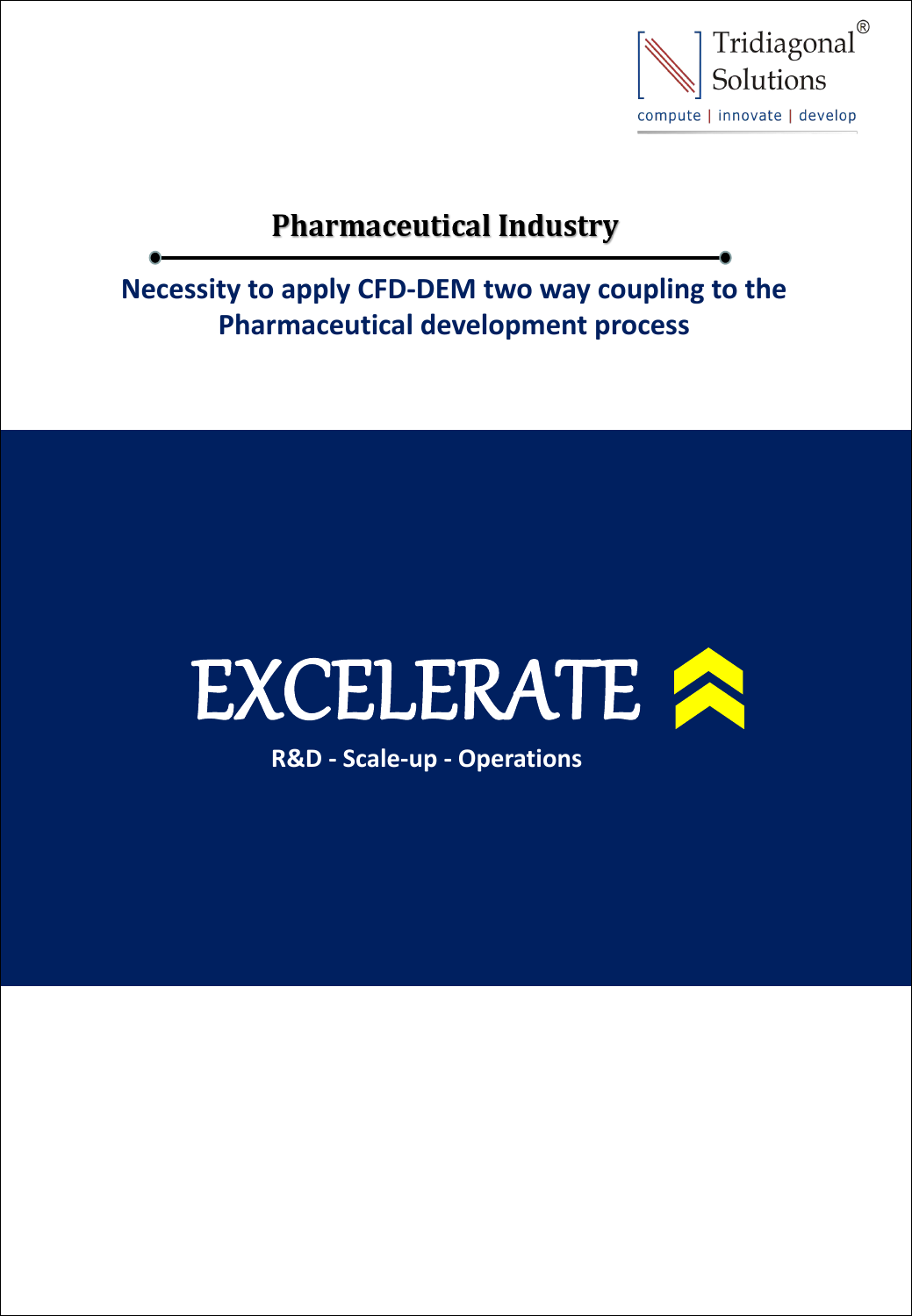Currently, the pharmaceutical industry faces a number of regulative and economic challenges that are related to processing development. From a regulatory perspective, the development of the manufacturing process should be based on systematic process understanding and process control to ensure the quality of the drug product in accordance with the quality by design (QbD) approach.

In addition, the development of the manufacturing process may require considerable time and resources from an economic perspective. These challenges may result from the lack of cost-effective and reliable modeling tools of unit operation development in the pharmaceutical industry.

In general, the modeling tools for the manufacturing process are- empirical model and mechanistic models. The empirical models include multivariate analysis (MVA), artificial neural network (ANN) and design of experiments (DoE), based on empirical, semi empirical or statistical methods. The mechanistic models include in silico tools, such as computational fluid dynamics (CFD), finite-element method (FEM) and discrete element method (DEM). These mechanistic models generally perform the process simulation; they capture the underlying physical phenomena through fundamental first principles such as mass, momentum and energy.

The mechanistic models have been applied widely for the prediction of the effect of process parameters and to present insights into unit operations in the pharmaceutical industry. CFD—a popular and powerful modeling tool that provides insights into mathematical physics and numerical methods for fluid flow, numerically solves mass, momentum and energy balance. The model is suitable for systems consisting of fluids. Among the mechanistic models, one of the more commonly used is DEM that simulates the velocity, position and motion of individual particles. DEM can provide information, such as trajectory or forces acting on individual particles, which is difficult to obtain experimentally; moreover, it can address the size distribution of individual particles. In addition, DEM can be used in combination with modeling tools such as CFD for simulation of many processes, which involves fluid as well as particles.

The application of CFD- DEM two way coupling in these manufacturing processes is described in detail in the following section.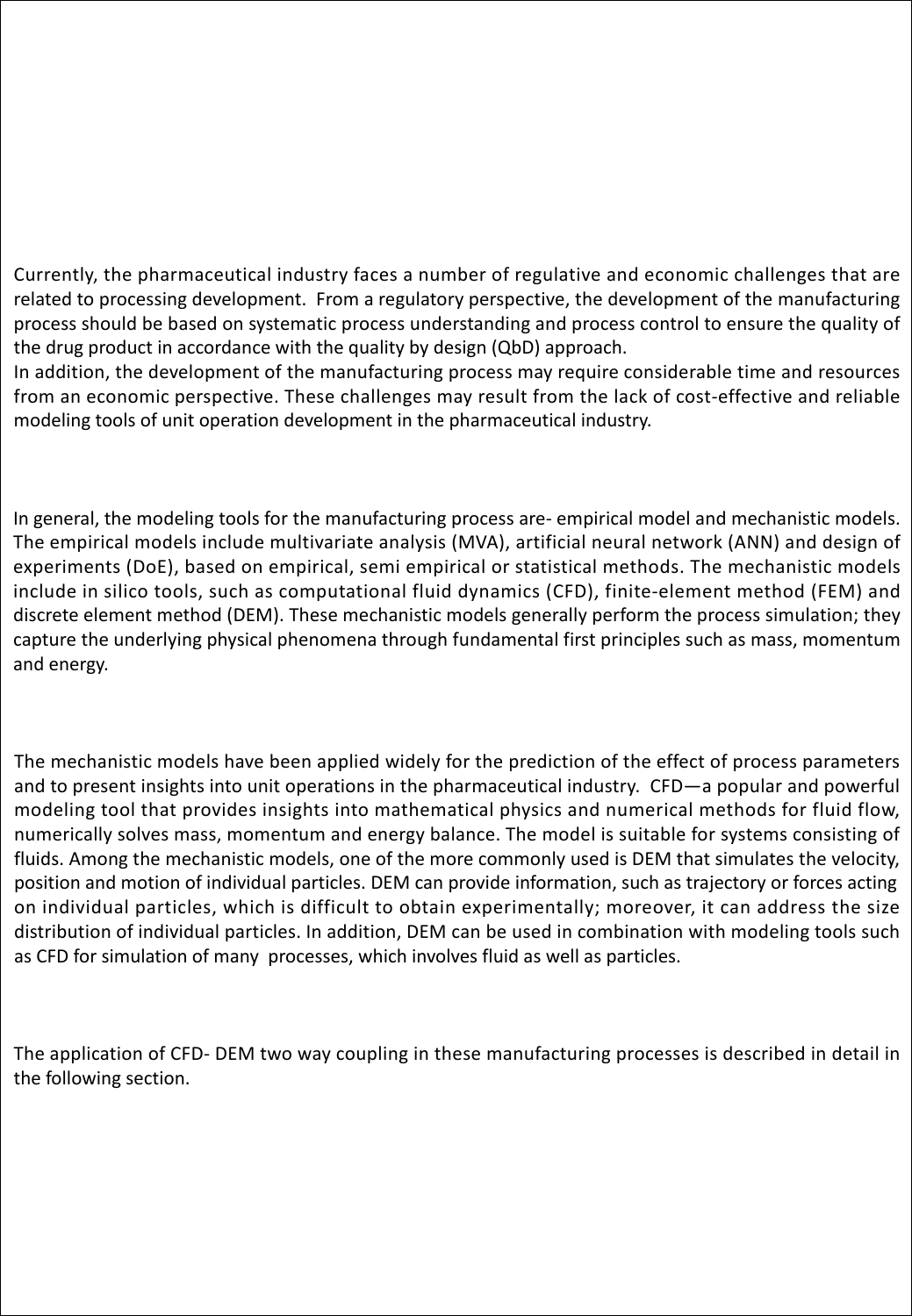## **Wet Granulation**

It is a preferred process as it improves the flow ability of fine powders and reduces the possibility of dust generation. In addition, the granulation process can prevent segregation that may occur in the subsequent processes and therefore, improves the content uniformity of the final solid dosage forms.

#### **Using CFD-DEM simulation,**

- It analyses various input parameters and provides the better insight on the outcome of the system.
- It helps in Batch cycle time reduction and Utility cost cutting.
- Describe and resolve the issues at the grain scale, kiln scale as well as the plant scale.

| Sr<br><b>No</b> | Equipment                             | Contact<br>model               | Predicted model based on the process simulation                                                                                                                                                                                                                                                                                                                                                                        |
|-----------------|---------------------------------------|--------------------------------|------------------------------------------------------------------------------------------------------------------------------------------------------------------------------------------------------------------------------------------------------------------------------------------------------------------------------------------------------------------------------------------------------------------------|
| 1               | High Shear<br>Granulator              | <b>LSD</b>                     | Liquid drop penetration into a particle bed<br>$\bullet$<br>Droplet impingement on a dynamic particle bed<br>$\bullet$<br>Droplet in vertical direction                                                                                                                                                                                                                                                                |
| $\overline{2}$  | Fluidised<br><b>Bed</b><br>Granulator | Hertz-mindlin<br>model         | Mean particle residence time<br>$\bullet$<br><b>Recirculation time</b><br>$\bullet$<br>Total particle passes<br>$\bullet$<br>Mean solid volume fraction<br>$\bullet$<br>Mean crossing length<br>$\bullet$<br>Mean particle velocity and particle wetting<br>$\bullet$<br>Time averaged gas velocity<br>$\bullet$<br>Particle collision velocity<br>$\bullet$<br>Density distribution and angular velocity<br>$\bullet$ |
|                 |                                       | Hertz-mindlin<br>no slip model | Particle position and velocity distribution<br>٠<br>Residence time distribution<br>$\bullet$<br>Solid volume fraction<br>$\bullet$<br>Particle collision and collision velocity<br>$\bullet$<br>mean contact time.<br>٠                                                                                                                                                                                                |

## **Fluidized Bed Coater**

For the tablet, the active coating should be managed as it is directly related to the content uniformity. However, it is not easy. The CFD-DEM coupling can be used to investigate the effect of process parameters on coating uniformity, as well as to achieve a detailed mechanical understanding of the coating process. In this study, CFD was applied to simulate fluidization air and DEM was used to simulate the particles involved in the coating process.

## **With CFD- DEM simulation,**

- Tablet coating variability can be predicted through the developed CFD-DEM model.
- Can determine particle cycle and residence time distribution in a fluidized bed coater.
- It enables the strategies for cycle time reduction, throughput increase and energy optimization by studying coating score distribution, air flow velocity, spray pattern, bed position, contact time distribution and coating thickness.
- It helps to understand principles of the tablet coating process by analyzing various critical process parameters and critical parameter matrix.
- It provides the optimal process conditions in regard to the heat and mass transfer.